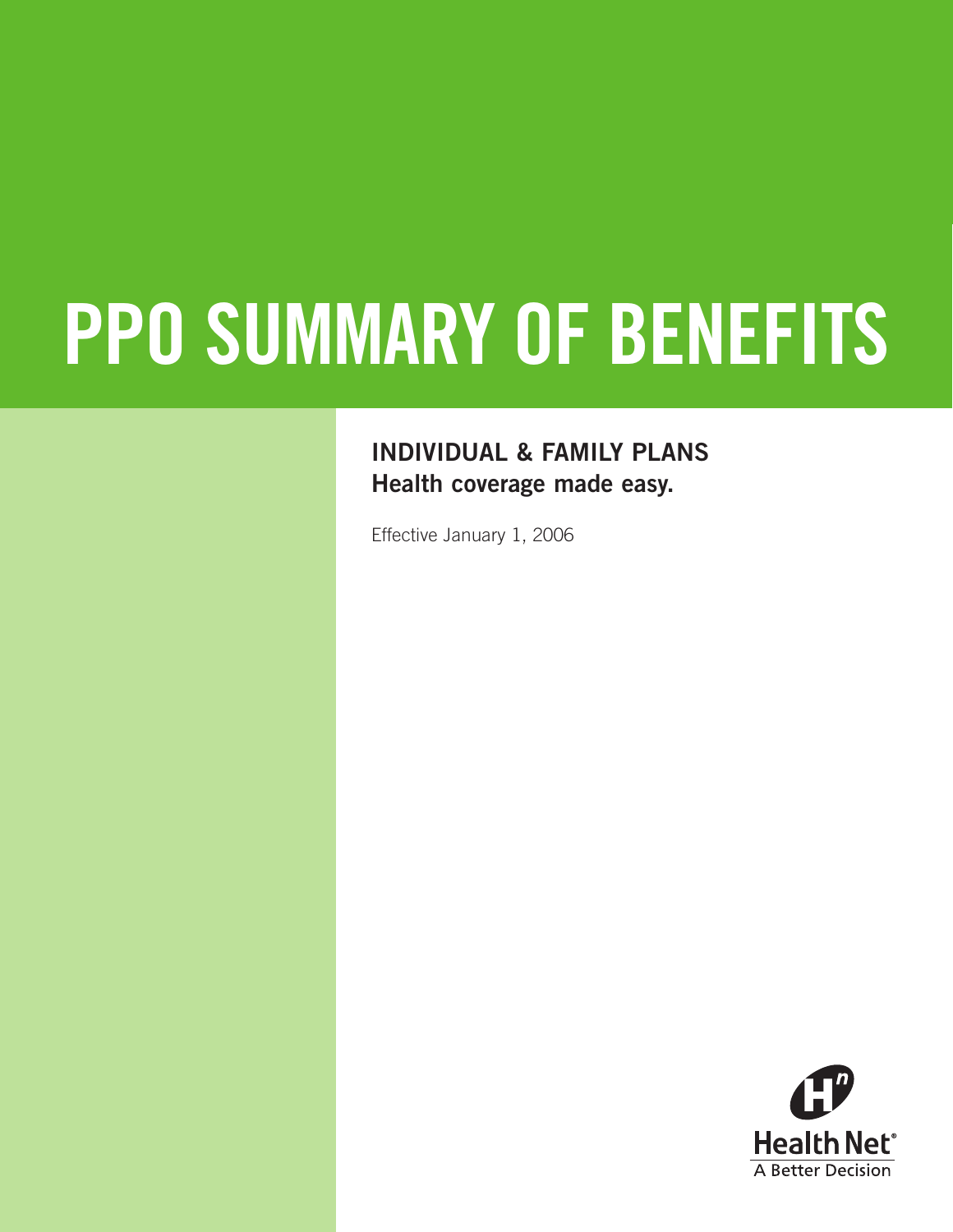## **HEALTH NET PPO PLANS**

#### **PPO COVERAGE CERTIFICATION REQUIREMENTS**

We work with you and your doctor to determine the most effective course of treatment covered under your policy. Through our Certification Program, you get approval for coverage before obtaining certain types of services. This helps protect you from undergoing unnecessary medical procedures – and from having to pay a medical bill because a service isn't covered.

When you receive certification for coverage, it means we've determined that the procedure your doctor has recommended is medically necessary and is appropriate treatment for your health problem. Certification also confirms that we'll extend coverage for the procedure, according to the terms of your policy. If you don't obtain certification when it is required, any benefits payable will be reduced by 50 percent. The reduction in benefits by 50 percent will apply to the following procedures:

- 1. Inpatient admissions. Any type of facility, including but not limited to:
	- Hospital
	- Skilled nursing facility
	- Mental health facility
	- Chemical dependency facility
	- Acute rehabilitation center
	- Hospice
- 2. Ambulance
	- Air Ambulance
	- Non-emergent transport
- 3. Ambulatory services
	- Durable Medical Equipment
	- Home Health Care Agency Services including nursing, physical therapy, occupational therapy, speech therapy, home I.V. therapy, Hospice Care, tocolytic services (intravenous drugs used to decrease or stop uterine contractions in premature labor) and home uterine monitoring. • Prosthesis for major limbs
- 4. Experimental services, new technology and evolutionary changes in proven technology.
- 5. Orthognatic procedures (surgery performed to correct or straighten jaw and/or other facial bone misalignments to improve function).
- 6. Outpatient Diagnostic Imaging:
	- CT Scans
	- MRA (Magnetic Resonance Angiography)
	- MRI (Magnetic Resonance Imaging)
	- MUGA Cardiac Scan (Multiple Gated Acquisition)
	- PET (Positron Emission Tomography)
	- SPECT (Single Photon Emission Computed Tomography)
- 7. Surgical procedures including:
	- Abdominal, ventral, umbilical, incisional hernia repair
	- Blepharoplasty
	- Breast reductions and augmentations
	- Mastectomy for gynecomastia
	- Rhinoplasty
	- Sclerotherapy
	- Uvulopalatopharyngoplasty (UPPP) and laser assisted UPPP
- 8. Temporomandibular Joint (TMJ) Disorder treatment
- 9. Transplant-related services including pre-evaluation and pre-treatment services, and the transplant procedure.

#### **CERTIFICATION EXCEPTIONS**

Health Net Life (HNL) does not require Certification for dialysis services or maternity care. However, please notify HNL upon initiation of dialysis services or at the time of the first prenatal visit.

We will consider the medical necessity for the proposed treatment, the proposed level of care (inpatient or outpatient) and the duration of the proposed treatment, with the exception of reconstructive surgery incident to a mastectomy.

You must request certification five or more days before the proposed admission date or commencement of treatment, except when due to an emergency. In the event of an emergency, you or your doctor must contact us within 48 hours or as soon as reasonably possible. Services provided as a result of an emergency will not require certification.

*The reduction in benefits by 50 percent that is payable under Individual & Family PPO will continue to apply to benefits payable after you have met your maximum out-of-pocket limit.*

When a member gives birth to a child in a hospital, she is entitled to benefits for 48 hours of inpatient care following a vaginal delivery or 96 hours following a cesarean section delivery. Certification penalties will not be applied for that period of time. However, certification must be obtained for a cesarean section if the physician determines that a longer stay is medically necessary.

#### **EXCLUSIONS AND LIMITATIONS**

No payment will be made under the Health Net Individual & Family PPO for expenses incurred for, or which are follow-up care to, any of the items below. The following are selective listings only. For comprehensive listings, see the Health Net Life PPO Policy.

- Services and supplies that Health Net Life determine are not medically necessary except as set out under "Does Health Net cover the cost of participation in clinical trials" and "What if I have a disagreement with Health Net?"
- Custodial care. Custodial care is not rehabilitative care and is primarily provided to assist a patient in meeting the activities of daily living, such as: help in walking, getting in and out of bed, bathing, dressing, feeding and preparation of special diets, and supervision of medications that are ordinarily self-administered, but not care that requires skilled nursing services on a continuing basis.
- Procedures that Health Net Life determines to be experimental or investigational except as set out under "Does Health Net cover the cost of participation in clinical trials" and "What if I have a disagreement with Health Net?"
- Services or supplies provided before the effective date of coverage, and services or supplies provided after coverage through this plan has ended, are not covered.
- Reimbursement for services for which the Member is not legally obligated to pay the provider or for which the provider pays no charge.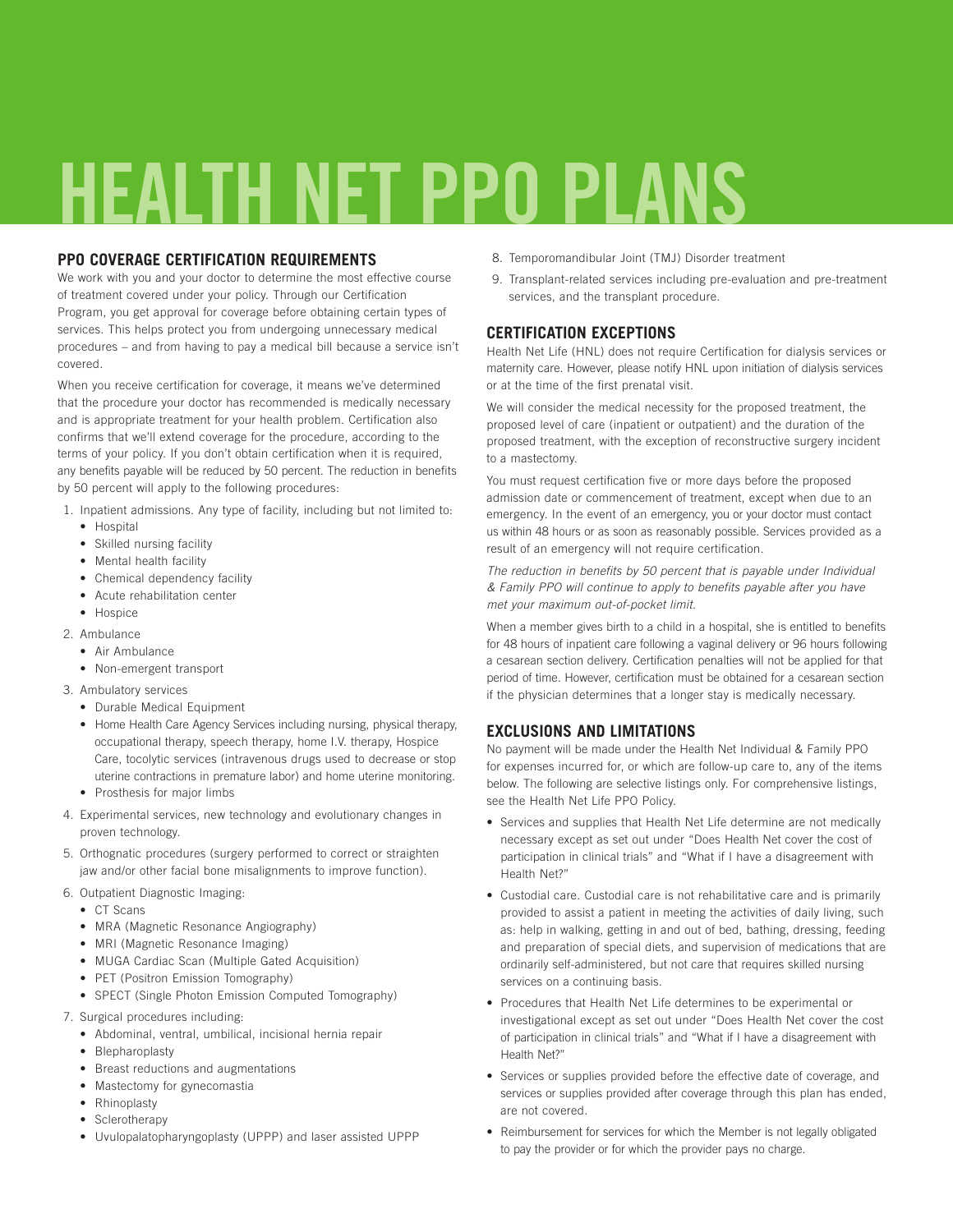- Any service or supplies not specifically listed as covered expenses, unless coverage is required by state or federal law.
- Services or supplies that are intended to impregnate a woman are not covered. Excluded procedures include, but are not limited to collection, storage or purchase of sperm or ova.
- Oral contraceptives and emergency contraceptives are covered. Vaginal contraceptives are limited to diaphragms, cervical caps and IUDs, and are only covered when a contracted physician performs a fitting examination and in the case of diaphragms and cervical caps, prescribes the device. IUDs are only available through the contracted physician's office, are covered as a medical benefit, and are limited to one fitting and device per year, unless additional fittings or devices are medically necessary. Diaphragms and cervical caps are only available through a prescription from a pharmacy and are limited to one prescription per year unless additional fittings or devices are medically necessary. Injectable contraceptives are covered as a medical benefit when administered by a physician.
- Cosmetic surgery that is performed to alter or reshape normal structures of the body to improve appearance.<sup>1</sup>
- Dental care.2
- Treatment and services for temporomandibular joint (TMJ) disorders are covered when determined to be medically necessary, excluding crowns, inlays, bridgework and appliances.
- This Plan only covers services or supplies provided by a legally operated Hospital, Medicare-approved Skilled Nursing Facility, or other properly licensed facility specified as in the Policy. Any institution that is primarily a place for the aged, a nursing home or a similar institution, regardless of how it is designated, is not an eligible institution. Services or supplies that are provided by such institutions are not covered.
- Surgery and related services for the purpose of correcting the malposition or improper development of the bones of the upper or lower jaw, except when such surgery is required due to recent trauma or the existence of tumors or neoplasms, or when otherwise medically necessary.
- Hearing aids.
- Treatment for mental disorders as a condition of parole or probation and court-ordered testing.
- Private duty nursing.
- Any eye surgery for the purpose of correcting refractive defects of the eye, unless medically necessary, recommended by the Member's treating physician and authorized by Health Net Life.
- Contact or corrective lenses (except an implanted lens that replaces the organic eye lens), vision therapy and eyeglasses.2
- Services to reverse voluntary surgically induced infertility.
- Sex change procedures or treatment.
- Any services or supplies not related to the diagnosis or treatment of a covered condition, illness or injury. However, the Plan does cover Medically Necessary services and supplies for medical conditions directly related to non-covered services when complications exceed routine Follow-Up Care (such as life-threatening complications of cosmetic surgery).
- Physical exams for insurance, licensing, employment, school or camp. Any physical, vision or hearing exams that are not related to diagnosis or treatment of illness or injury, except as specifically stated in the Health Net Life Policy.
- Any outpatient drugs, medications or other substances dispensed or administered in any setting, except as specifically stated in the Health Net Life Policy.
- Services for a surrogate pregnancy are covered. However, when compensation is obtained for the surrogacy, the plan shall have a lien on such compensation to recover its medical expense.
- Although this Plan covers Durable Medical Equipment, it does not cover the following items: (a) exercise equipment; (b) hygienic equipment, jacuzzis and spas; (c) surgical dressings other than primary dressings that are applied by your Physician Group or a Hospital to lesions of the skin or surgical incisions; and (d) stockings, corrective shoes and arch supports.
- Personal or comfort items.
- Disposable supplies for home use.
- Home birth, unless the criteria for emergency care have been met.
- Physician self-treatment.
- Physicians treating immediate family members.
- Treatment for alcoholism or drug addiction, except detoxification.
- Conditions caused by the member's commission (or attempted commission) of a felony.
- Conditions caused by release of nuclear energy, when government funds are available.
- Outpatient speech therapy that is not provided in relation to surgery, injury or disease.
- Amounts charged by out-of-network providers for covered medical services and treatment that Health Net Life determines to be in excess of the covered expense.
- Optometric services, eye exercises including orthoptics, except as specifically stated elsewhere in the Policy.
- Services or supplies received for the treatment of a pre-existing condition during the first six consecutive months during which the member is covered.
- Immunizations or inoculations for adults or children, except as described in the Policy.
- Any services not related to the diagnosis or treatment of a covered illness or injury.
- Inpatient room and board charges incurred in connection with an admission to a hospital or other inpatient treatment facility primarily for diagnostic tests that could have been performed safely on an outpatient basis.
- Inpatient room and board charges in connection with a hospital stay primarily for environmental change, physical therapy or treatment of chronic pain.
- Expenses in excess of a hospital's (or other inpatient facility's) most common semi-private room rate.
- Any expenses related to the following items, whether authorized by a physician or not: (a) alteration of the member's residence to accommodate the member's physical or medical condition, including the installation of elevators; (b) corrective appliances, except prosthetics, casts and splints; (c) air purifiers, air conditioners and humidifiers; and (d) educational services or nutritional counseling, except as specifically provided in the Policy.
- Treatment or surgery for obesity, weight reduction or weight control, except when provided for morbid obesity, as determined by Health Net Life.

*(continued)*

<sup>&</sup>lt;sup>1</sup> When a medically necessary mastectomy has been performed, breast reconstruction surgery and surgery performed on either breast to restore or achieve symmetry (balanced proportions) in the breast are covered. In addition, when surgery is performed to correct or repair abnormal structures of the body caused by congenital defects, developmental abnormalities, trauma, infection, tumors or disease, to do either of the following: improve function or create a normal appearance to the extent possible, unless the surgery offers a minimal improvement in the appearance of the member.

<sup>&</sup>lt;sup>2</sup> The PPO ValueChoice Plus, SimpleChoice Plus, SimpleChoice HSA Plus, SmartChoice HSA Plus, FirstChoice PPO Plus and SimpleValue Plus plans include certain dental and vision services as described in this guide. For dental and vision benefit information for these plans, refer to the Dental and Vision insert in this packet.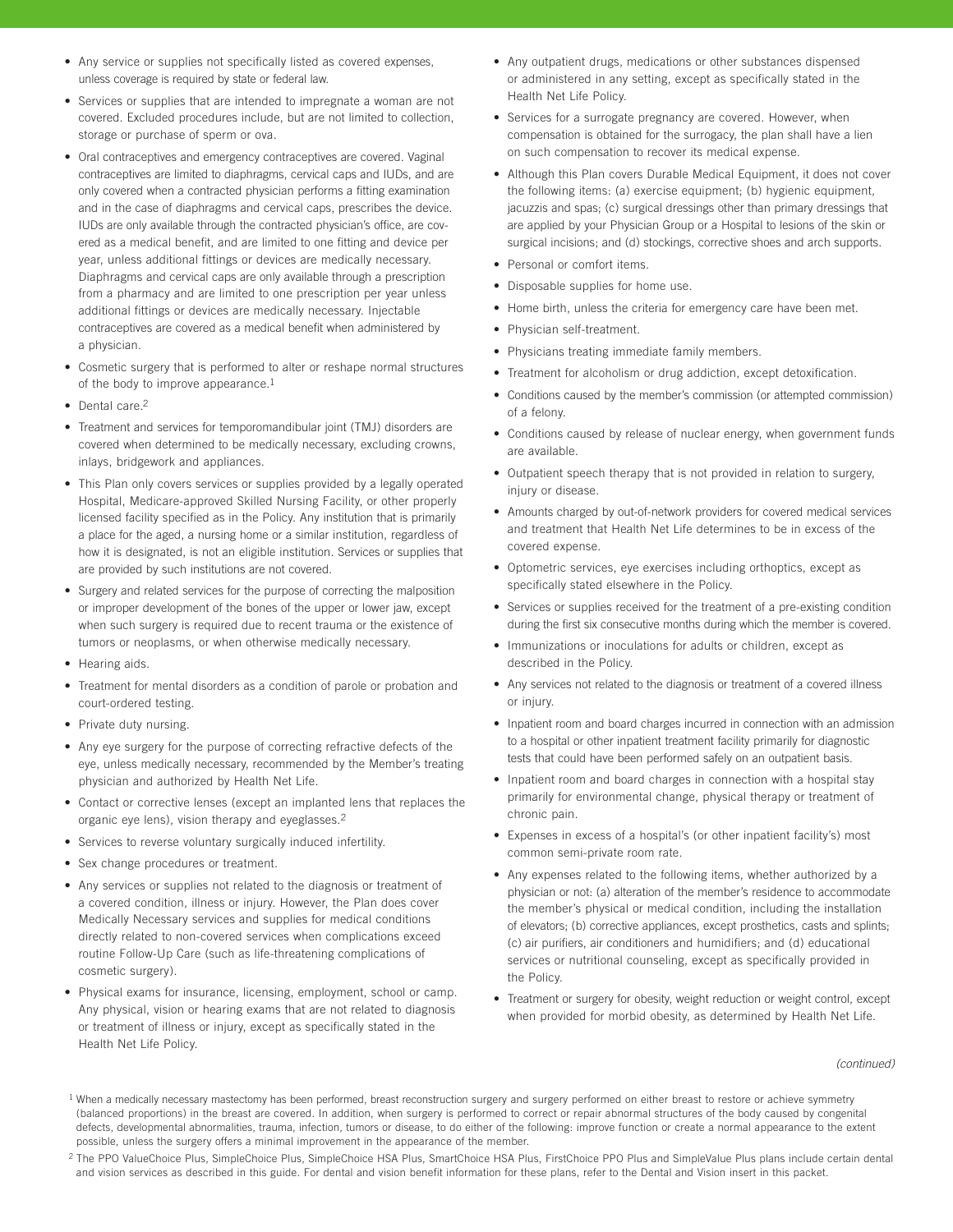#### **OVERVIEW OF INDIVIDUAL & FAMILY PPO COVERAGE OPTIONS THIS MATRIX IS INTENDED TO BE USED TO HELP YOU COMPARE COVERAGE BENEFITS AND IS A SUMMARY ONLY. THE POLICY SHOULD BE CONSULTED FOR A DETAILED DESCRIPTION OF COVERAGE BENEFITS AND LIMITATIONS.**

| <b>BENEFIT DESCRIPTION</b>                                                                                                                                                                          | <b>ValueChoice 1500</b>                                                            |                                                                                                 |
|-----------------------------------------------------------------------------------------------------------------------------------------------------------------------------------------------------|------------------------------------------------------------------------------------|-------------------------------------------------------------------------------------------------|
|                                                                                                                                                                                                     | In-network $1$                                                                     | Out-of-network <sup>2</sup>                                                                     |
| Lifetime maximum                                                                                                                                                                                    |                                                                                    | \$6 million                                                                                     |
| <b>Annual deductible</b><br>Family deductible is met when two family members meet their individual deductibles                                                                                      | \$1,500<br>Subscriber only                                                         |                                                                                                 |
| Annual FirstChoice Dollars <sup>10</sup>                                                                                                                                                            |                                                                                    | N/A                                                                                             |
| Annual out-of-pocket maximum                                                                                                                                                                        |                                                                                    |                                                                                                 |
| Preferred providers                                                                                                                                                                                 | \$4,000 single combined in- and out-of-network<br>(includes deductible)            |                                                                                                 |
| Non-preferred providers                                                                                                                                                                             | \$4,000 single combined in- and out-of-network<br>(includes deductible)            |                                                                                                 |
| Visit to physician                                                                                                                                                                                  | Covered in full after out-of-pocket maximum is met                                 |                                                                                                 |
| X-ray and laboratory procedures <sup>7</sup>                                                                                                                                                        | Covered in full after out-of-pocket maximum is met                                 |                                                                                                 |
| <b>Annual Routine Physical Exams</b>                                                                                                                                                                |                                                                                    | Not covered                                                                                     |
| Preventive care<br>Adult preventive care (age 19 and older)<br>Yearly OB/GYN exam <sup>4</sup> (breast and pelvic exams, Pap smears and mammography) /<br>Yearly prostate cancer screening and exam | 25%                                                                                | Not covered                                                                                     |
| Child preventive care (newborns to age 18)<br>Checkups, immunizations, vision and hearing exams                                                                                                     | 25%                                                                                | Not covered                                                                                     |
| Maternity and pregnancy<br>Prenatal and postnatal office visits                                                                                                                                     | Not covered                                                                        |                                                                                                 |
| Maternity care in hospital                                                                                                                                                                          | Not covered                                                                        |                                                                                                 |
| Emergency and urgent care<br>Emergency room (professional and facility charges)                                                                                                                     |                                                                                    | 25%                                                                                             |
| Urgent care center (facility charges)                                                                                                                                                               | 25%                                                                                |                                                                                                 |
| Ambulance <sup>7</sup>                                                                                                                                                                              |                                                                                    | 25%                                                                                             |
| Outpatient Services <sup>7</sup><br>Outpatient Surgery (hospital or outpatient surgery center charges only)                                                                                         | 25%                                                                                | 50%8                                                                                            |
| Outpatient facility services                                                                                                                                                                        | 25%                                                                                | 50%8                                                                                            |
| Hospitalization Services7<br>Inpatient, semiprivate hospital room or intensive care unit with ancillary services<br>(unlimited, except for non-severe mental health and substance abuse treatment)  | 25%                                                                                | 50%8                                                                                            |
| Surgeon or assistant surgeon and anesthetic service (inpatient hospital setting)                                                                                                                    | 25%                                                                                | 50%                                                                                             |
| <b>Reproductive health</b><br>Sterilization                                                                                                                                                         | 25%                                                                                | Not covered                                                                                     |
| <b>Other services</b><br>Rehabilitative therapy includes physical, speech, occupational, respiratory and<br>cardiac therapy (20 visit maximum per calendar year)7                                   | Covered in full after out-of-pocket maximum is met                                 |                                                                                                 |
| Chiropractic care/Acupuncture<br>(12-visit calendar year maximum/\$20 maximum payable per visit)                                                                                                    | Not covered                                                                        |                                                                                                 |
| Mental health for non-severe conditions <sup>5,6,7</sup>                                                                                                                                            | 25% inpatient/Covered in full after<br>out-of-pocket maximum is met,<br>outpatient | 50% inpatient /<br>Not covered outpatient                                                       |
| Durable medical equipment (including foot orthotics)7                                                                                                                                               | 50%                                                                                | Not covered                                                                                     |
| Outpatient prescription drugs <sup>9</sup><br>Filled at participating pharmacy (up to a 30-day supply);<br>not covered at non-participating pharmacies                                              | \$15 Level I (generic)                                                             | Not covered                                                                                     |
| <b>Optional Dental &amp; Vision coverage</b>                                                                                                                                                        |                                                                                    | Included with Plus Plans, <sup>15</sup> additional premium required,<br>refer to the rate guide |
| Dental & Vision Benefits <sup>13,14</sup>                                                                                                                                                           | For coverage details, refer to the Dental & Vision Insert                          |                                                                                                 |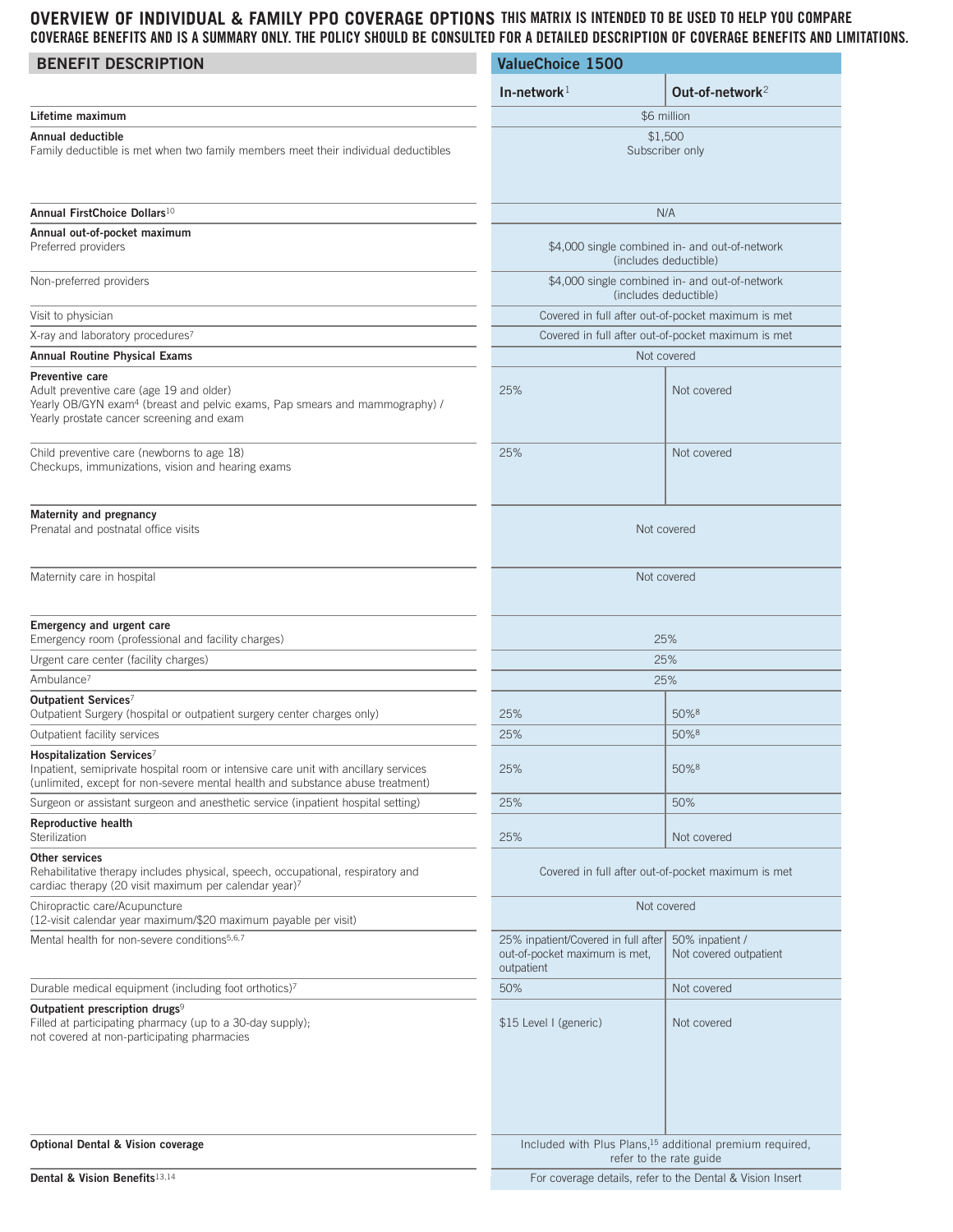#### **SimpleChoice HSA**

Ī

L<br>T

### \$6 million

#### \$4,000 single / \$8,000 family

All benefits, including Outpatient Prescription Drugs, are subject to the deductible except Preventive Care. For contracts of two or more members, there are no benefits until the family deductible is met.

#### **SmartChoice HSA**

#### **In-network**<sup>1</sup> **Out-of-network**<sup>2</sup>

#### \$6 million \$2,500 single / \$5,000 family

All benefits, including Outpatient Prescription Drugs, are subject to the deductible except Preventive Care. For contracts of two or more members, there are no benefits until the family deductible is met.

| N/A                                                                                             |             |               |
|-------------------------------------------------------------------------------------------------|-------------|---------------|
| \$4,000 single / \$8,000 family<br>combined in- and out-of-network (includes deductible)        |             |               |
| \$5,000 single / \$10,000 family<br>combined in- and out-of-network (includes deductible)       |             |               |
| Covered in full after deductible is met                                                         | 50%         | 3             |
| Covered in full after deductible is met                                                         | 50%         | 3             |
| Covered in full after deductible is met                                                         | Not covered | \$            |
| \$40 (Deductible waived)                                                                        | Not covered | $\frac{1}{2}$ |
| \$40 (Deductible waived)                                                                        | Not covered | \$            |
| Not covered                                                                                     |             |               |
| Not covered                                                                                     |             |               |
| Covered in full after deductible is met                                                         |             |               |
| Covered in full after deductible is met                                                         |             |               |
| Covered in full after deductible is met                                                         |             |               |
|                                                                                                 |             |               |
| Covered in full after deductible is met                                                         | 50%8        | $\frac{1}{2}$ |
| Covered in full after deductible is met                                                         | 50%8        | 3             |
| Covered in full after deductible is met                                                         | 50%8        | \$<br>р       |
| Covered in full after deductible is met                                                         | 50%         | 3             |
| Covered in full after deductible is met                                                         | Not covered | 3             |
| Covered in full after deductible is met                                                         | Not covered | 3             |
| Covered in full after deductible is met                                                         | Not covered | 5             |
| Covered in full after deductible is met                                                         | Not covered | \$<br>3<br>3  |
| Covered in full after deductible is met                                                         | Not covered | 5             |
| Covered in full after deductible is met                                                         | Not covered | 3             |
| Included with Plus Plans, <sup>15</sup> additional premium required,<br>refer to the rate guide |             |               |
| For coverage details, refer to the Dental & Vision Insert                                       |             |               |

|                                                                                                 | N/A                                                                         |  |
|-------------------------------------------------------------------------------------------------|-----------------------------------------------------------------------------|--|
| \$4,000 single / \$10,000 family<br>combined in- and out-of-network (includes deductible)       |                                                                             |  |
| \$4,000 single / \$10,000 family<br>combined in- and out-of-network (includes deductible)       |                                                                             |  |
| 30%                                                                                             | 50%                                                                         |  |
| 30%                                                                                             | 50%                                                                         |  |
| \$70 (deductible waived) <sup>3</sup>                                                           | Not covered                                                                 |  |
| \$35 (deductible waived)                                                                        | Not covered                                                                 |  |
| \$35 (deductible waived)                                                                        | Not covered                                                                 |  |
|                                                                                                 | Not covered                                                                 |  |
| Not covered                                                                                     |                                                                             |  |
| \$70 copay <sup>11</sup> plus 30%                                                               |                                                                             |  |
|                                                                                                 | \$50 copay <sup>11</sup> plus 30%                                           |  |
|                                                                                                 | 30%                                                                         |  |
| \$250 copay <sup>12</sup> plus 30%                                                              | \$250 copay <sup>12</sup> plus 50% <sup>8</sup>                             |  |
| 30%                                                                                             | 50%8                                                                        |  |
| \$250 per admission copay <sup>12</sup><br>plus 30%                                             | \$250 per admission copay <sup>12</sup><br>plus 50% <sup>8</sup>            |  |
| 30%                                                                                             | 50%                                                                         |  |
| 30%                                                                                             | Not covered                                                                 |  |
| 30%                                                                                             | 50%                                                                         |  |
| 50%                                                                                             | Not covered                                                                 |  |
| \$250 per admission copay plus<br>30% inpatient /<br>30% outpatient                             | \$250 per admission copay plus<br>50% inpatient /<br>Not covered outpatient |  |
| 50%                                                                                             | Not covered                                                                 |  |
| 30%                                                                                             | Not covered                                                                 |  |
| Included with Plus Plans, <sup>15</sup> additional premium required,<br>refer to the rate guide |                                                                             |  |

For coverage details, refer to the Dental & Vision Insert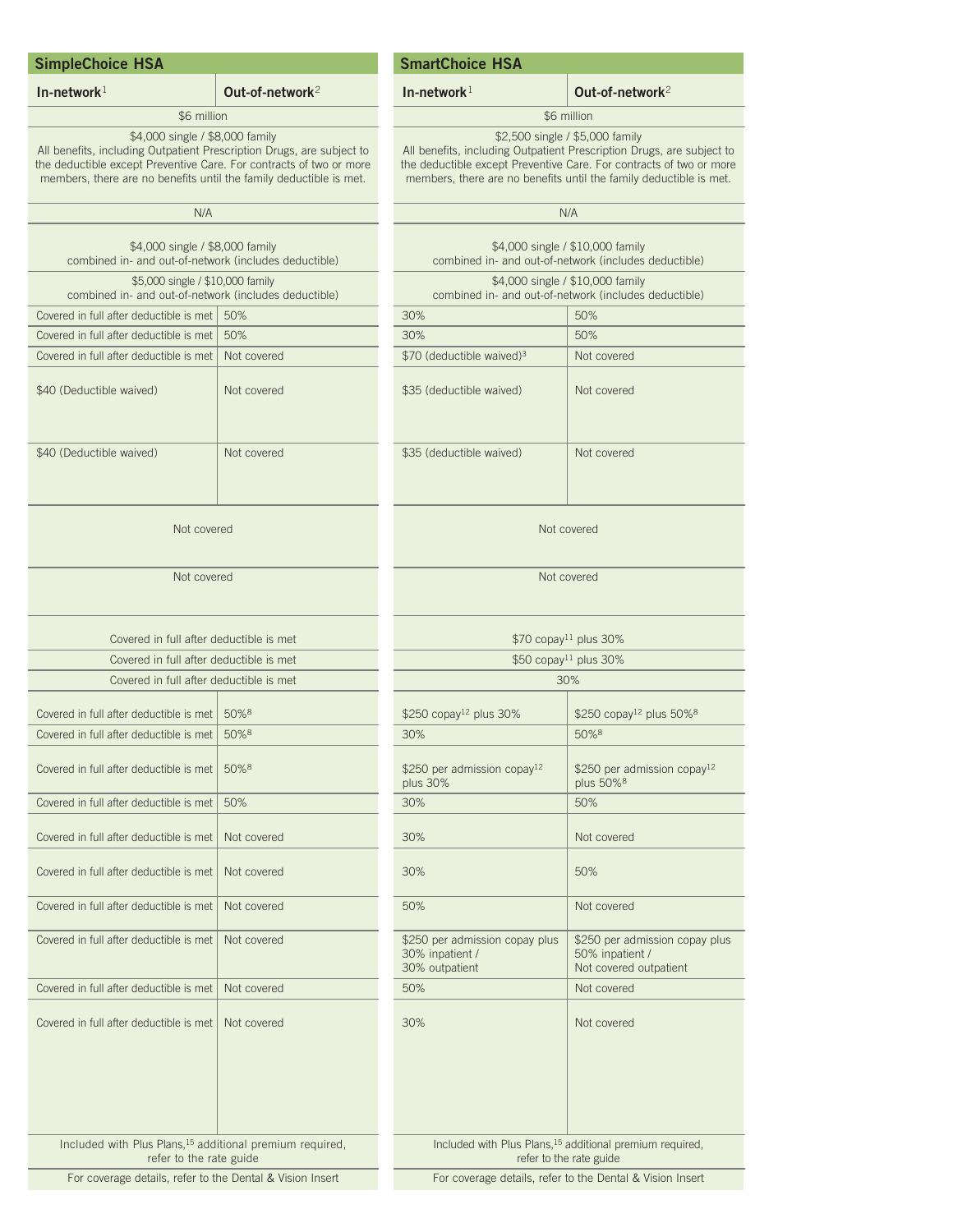| <b>SimpleChoice PPO</b>                                                                                                                                                |                                                                   | SimpleValue 50                                                                                                                                                                                                       |
|------------------------------------------------------------------------------------------------------------------------------------------------------------------------|-------------------------------------------------------------------|----------------------------------------------------------------------------------------------------------------------------------------------------------------------------------------------------------------------|
| In-network <sup>1</sup>                                                                                                                                                | Out-of-network <sup>2</sup>                                       | In-network $1$                                                                                                                                                                                                       |
| \$6 million                                                                                                                                                            |                                                                   |                                                                                                                                                                                                                      |
| Plan 15: \$1,500, 2 per family<br>Plan 25: \$2,500, 2 per family<br>Plan 35: \$3,500, 2 per family<br>Plan 40: \$4,000, 2 per family<br>Plan 50: \$5,000, 2 per family |                                                                   |                                                                                                                                                                                                                      |
| N/A                                                                                                                                                                    |                                                                   |                                                                                                                                                                                                                      |
| Each member must meet calendar year deductible only /<br>2 per family                                                                                                  |                                                                   | (combine                                                                                                                                                                                                             |
| \$10,000 / 2 per family<br>combined in- and out-of-network (includes deductible)                                                                                       |                                                                   | (combine                                                                                                                                                                                                             |
| Covered in full after deductible is met                                                                                                                                | 50%                                                               | \$50                                                                                                                                                                                                                 |
| Covered in full after deductible is met                                                                                                                                | 50%                                                               | 50%                                                                                                                                                                                                                  |
| Covered in full after deductible is met                                                                                                                                | Not covered                                                       | 50%                                                                                                                                                                                                                  |
| Plan 15: \$15 / Plan 25: \$25<br>Plan 35: \$35 / Plan 40: \$40<br>Plan 50: \$50<br>(Deductible waived)                                                                 | Not covered                                                       | \$50                                                                                                                                                                                                                 |
| Plan 15: \$15 / Plan 25: \$25<br>Plan 35: \$35 / Plan 40: \$40<br>Plan 50: \$50<br>(Deductible waived)                                                                 | Not covered                                                       | \$50                                                                                                                                                                                                                 |
| Plans 15, 25, 35, 50: Not covered<br>Plan 40: Covered in full after<br>deductible is met                                                                               | Plans 15, 25, 35, 50:<br>Not covered<br>Plan 40: 50%              |                                                                                                                                                                                                                      |
| Plans 15, 25, 35, 50: Not covered<br>Plan 40: Covered in full after<br>deductible is met                                                                               | Plans 15, 25, 35, 50:<br>Not covered<br>Plan 40: 50% <sup>8</sup> |                                                                                                                                                                                                                      |
| Covered in full after deductible is met                                                                                                                                |                                                                   | \$5                                                                                                                                                                                                                  |
| Covered in full after deductible is met                                                                                                                                |                                                                   |                                                                                                                                                                                                                      |
| Covered in full after deductible is met                                                                                                                                |                                                                   |                                                                                                                                                                                                                      |
| Covered in full after deductible is met                                                                                                                                | 50% <sup>8</sup>                                                  | $$400$ copay <sup>12</sup> plus 50%                                                                                                                                                                                  |
| Covered in full after deductible is met                                                                                                                                | 50%8                                                              | 50%                                                                                                                                                                                                                  |
| Covered in full after deductible is met                                                                                                                                | 50%8                                                              | $$400$ copay <sup>12</sup> per day /<br>4 day maximum plus 509                                                                                                                                                       |
| Covered in full after deductible is met                                                                                                                                | 50%                                                               | 50%                                                                                                                                                                                                                  |
| Covered in full after deductible is met                                                                                                                                | Not covered                                                       | 50%                                                                                                                                                                                                                  |
| Covered in full after deductible is met                                                                                                                                | Not covered                                                       | 50%                                                                                                                                                                                                                  |
| 50%                                                                                                                                                                    | Not covered                                                       | 50%                                                                                                                                                                                                                  |
| Covered in full after deductible<br>is met - inpatient and outpatient                                                                                                  | 50% inpatient /<br>Not covered outpatient                         | 50%                                                                                                                                                                                                                  |
| Covered in full after deductible is met                                                                                                                                | Not covered                                                       | 50%                                                                                                                                                                                                                  |
| \$5 Level I (generic)<br>\$250 brand deductible<br>\$35 Level II (brand)<br>\$50 Level III (non-formulary)                                                             | Not covered                                                       | Two RX options available<br>1) Combo<br>\$10 Level I (generic)<br>\$750 brand deductible<br>\$35 Level II (brand)<br>\$50 or 50% (whicheve<br>Level III (non-formula<br>or 2) Generic Only<br>\$10 Level I (generic) |
| Included with Plus Plans, <sup>15</sup> additional premium required,<br>refer to the rate guide                                                                        |                                                                   | Included with Plus<br>re.                                                                                                                                                                                            |
| For coverage details, refer to the Dental & Vision Insert                                                                                                              |                                                                   | For coverage detail                                                                                                                                                                                                  |

| In-network $\scriptstyle{1}$                                                                                                                                                                                                                 | Out-of-network <sup>2</sup>                                                 |  |
|----------------------------------------------------------------------------------------------------------------------------------------------------------------------------------------------------------------------------------------------|-----------------------------------------------------------------------------|--|
| \$6 million                                                                                                                                                                                                                                  |                                                                             |  |
| \$0<br>Subscriber only                                                                                                                                                                                                                       |                                                                             |  |
| N/A                                                                                                                                                                                                                                          |                                                                             |  |
|                                                                                                                                                                                                                                              |                                                                             |  |
| \$7,500<br>(combined in- and out-of-network)                                                                                                                                                                                                 |                                                                             |  |
| \$10,000<br>(combined in- and out-of-network)                                                                                                                                                                                                |                                                                             |  |
| \$50                                                                                                                                                                                                                                         | 50%                                                                         |  |
| 50%                                                                                                                                                                                                                                          | 50%                                                                         |  |
| 50%                                                                                                                                                                                                                                          | Not covered                                                                 |  |
| \$50                                                                                                                                                                                                                                         | Not covered                                                                 |  |
| \$50                                                                                                                                                                                                                                         | Not covered                                                                 |  |
| Not covered                                                                                                                                                                                                                                  |                                                                             |  |
| Not covered                                                                                                                                                                                                                                  |                                                                             |  |
| \$50 copay <sup>11</sup> plus 50%                                                                                                                                                                                                            |                                                                             |  |
| 50%                                                                                                                                                                                                                                          |                                                                             |  |
| 50%                                                                                                                                                                                                                                          |                                                                             |  |
| \$400 copay <sup>12</sup> plus 50%                                                                                                                                                                                                           | \$400 copay <sup>12</sup> plus 50% <sup>8</sup>                             |  |
| 50%                                                                                                                                                                                                                                          | 50%8                                                                        |  |
| $$400$ copay <sup>12</sup> per day /<br>4 day maximum plus 50%                                                                                                                                                                               | $$400$ copay <sup>12</sup> per day /<br>4 day maximum plus 50% <sup>8</sup> |  |
| 50%                                                                                                                                                                                                                                          | 50%                                                                         |  |
| 50%                                                                                                                                                                                                                                          | Not covered                                                                 |  |
| 50%                                                                                                                                                                                                                                          | 50%                                                                         |  |
| 50%                                                                                                                                                                                                                                          | Not covered                                                                 |  |
| 50%                                                                                                                                                                                                                                          | 50% inpatient /<br>Not covered outpatient                                   |  |
| 50%                                                                                                                                                                                                                                          | Not covered                                                                 |  |
| Two RX options available: $9,16$<br>1) Combo<br>\$10 Level I (generic)<br>\$750 brand deductible<br>\$35 Level II (brand)<br>\$50 or 50% (whichever is greater)<br>Level III (non-formulary)<br>or 2) Generic Only<br>\$10 Level I (generic) | Not covered                                                                 |  |
| Included with Plus Plans, <sup>15</sup> additional premium required,<br>refer to the rate guide                                                                                                                                              |                                                                             |  |
| For coverage details, refer to the Dental & Vision Insert                                                                                                                                                                                    |                                                                             |  |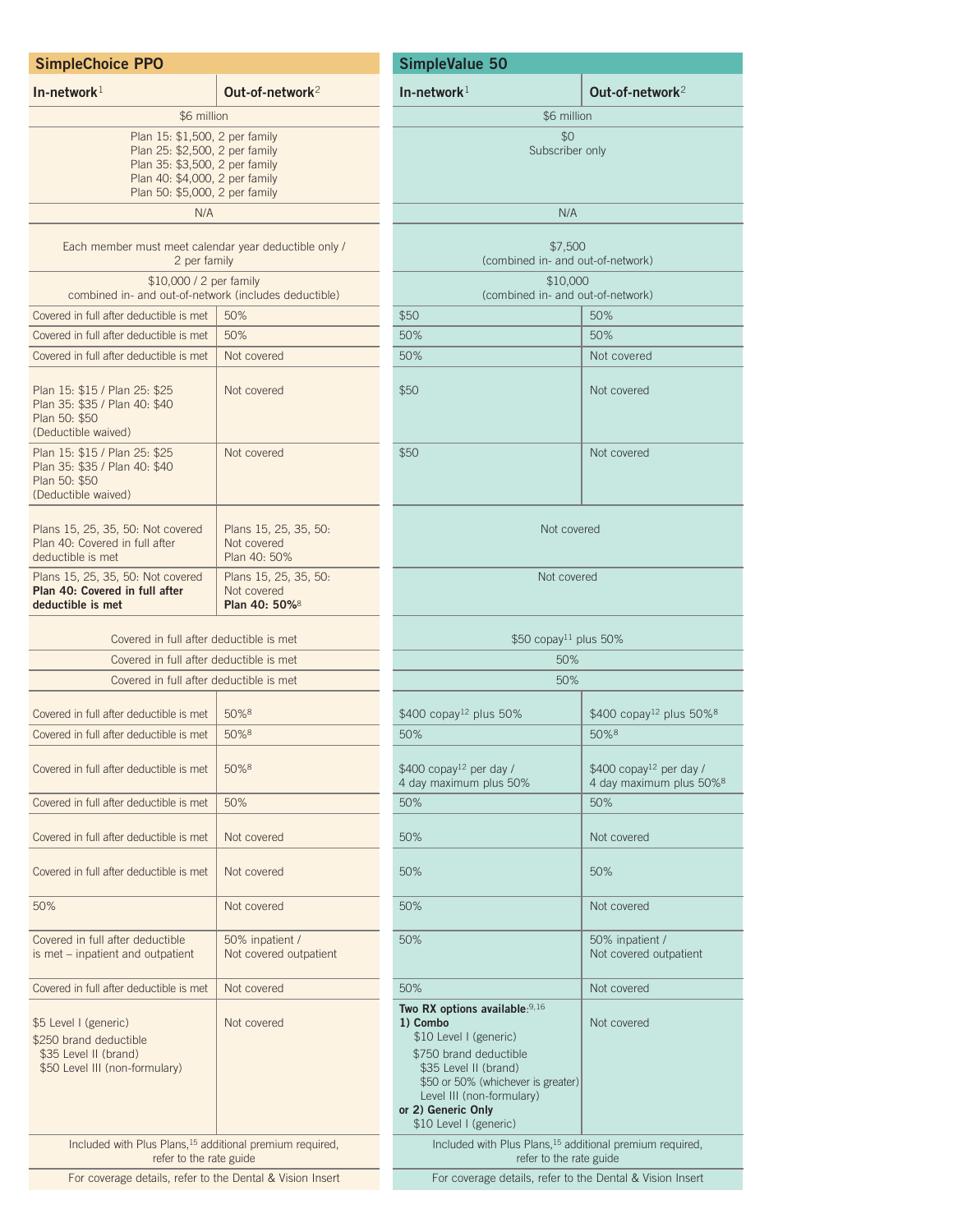| SimpleValue 40                                                                                                                                                                                                                             |                                                                            | SimpleValue 30                                                                                                                                                                                                                             |                                                                            |
|--------------------------------------------------------------------------------------------------------------------------------------------------------------------------------------------------------------------------------------------|----------------------------------------------------------------------------|--------------------------------------------------------------------------------------------------------------------------------------------------------------------------------------------------------------------------------------------|----------------------------------------------------------------------------|
| In-network $1$                                                                                                                                                                                                                             | Out-of-network <sup>2</sup>                                                | In-network $1$                                                                                                                                                                                                                             | Out-of-network <sup>2</sup>                                                |
| \$6 million                                                                                                                                                                                                                                |                                                                            | \$6 million                                                                                                                                                                                                                                |                                                                            |
| \$0<br>Subscriber only                                                                                                                                                                                                                     |                                                                            | \$0<br>Subscriber only                                                                                                                                                                                                                     |                                                                            |
| N/A                                                                                                                                                                                                                                        |                                                                            | N/A                                                                                                                                                                                                                                        |                                                                            |
| \$7,500<br>(combined in- and out-of-network)                                                                                                                                                                                               |                                                                            | \$7,500<br>(combined in- and out-of-network)                                                                                                                                                                                               |                                                                            |
| \$10,000<br>(combined in- and out-of-network)                                                                                                                                                                                              |                                                                            | \$10,000<br>(combined in- and out-of-network)                                                                                                                                                                                              |                                                                            |
| \$40                                                                                                                                                                                                                                       | 50%                                                                        | \$30                                                                                                                                                                                                                                       | 50%                                                                        |
| 40%                                                                                                                                                                                                                                        | 50%                                                                        | 30%                                                                                                                                                                                                                                        | 50%                                                                        |
| 40%                                                                                                                                                                                                                                        | Not covered                                                                | 30%                                                                                                                                                                                                                                        | Not covered                                                                |
| \$40                                                                                                                                                                                                                                       | Not covered                                                                | \$30                                                                                                                                                                                                                                       | Not covered                                                                |
| \$40                                                                                                                                                                                                                                       | Not covered                                                                | \$30                                                                                                                                                                                                                                       | Not covered                                                                |
| Not covered                                                                                                                                                                                                                                |                                                                            | Not covered                                                                                                                                                                                                                                |                                                                            |
| Not covered                                                                                                                                                                                                                                |                                                                            | Not covered                                                                                                                                                                                                                                |                                                                            |
| \$50 copay <sup>11</sup> plus 40%                                                                                                                                                                                                          |                                                                            | \$50 copay <sup>11</sup> plus 30%                                                                                                                                                                                                          |                                                                            |
| 40%                                                                                                                                                                                                                                        |                                                                            | 30%                                                                                                                                                                                                                                        |                                                                            |
| 40%                                                                                                                                                                                                                                        |                                                                            | 30%                                                                                                                                                                                                                                        |                                                                            |
| \$400 copay <sup>12</sup> plus 40%                                                                                                                                                                                                         | \$400 copay <sup>12</sup> plus 50% <sup>8</sup>                            | \$400 copay <sup>12</sup> plus 30%                                                                                                                                                                                                         | \$400 copay <sup>12</sup> plus 50% <sup>8</sup>                            |
| 40%                                                                                                                                                                                                                                        | 50%8                                                                       | 30%                                                                                                                                                                                                                                        | 50%8                                                                       |
| \$400 copay <sup>12</sup> per day /<br>4 day maximum plus 40%                                                                                                                                                                              | \$400 copay <sup>12</sup> per day /<br>4 day maximum plus 50% <sup>8</sup> | \$400 copay <sup>12</sup> per day /<br>4 day maximum plus 30%                                                                                                                                                                              | \$400 copay <sup>12</sup> per day /<br>4 day maximum plus 50% <sup>8</sup> |
| 40%                                                                                                                                                                                                                                        | 50%                                                                        | 30%                                                                                                                                                                                                                                        | 50%                                                                        |
| 40%                                                                                                                                                                                                                                        | Not covered                                                                | 30%                                                                                                                                                                                                                                        | Not covered                                                                |
| 40%                                                                                                                                                                                                                                        | 50%                                                                        | 30%                                                                                                                                                                                                                                        | 50%                                                                        |
| 40%                                                                                                                                                                                                                                        | Not covered                                                                | 30%                                                                                                                                                                                                                                        | Not covered                                                                |
| 40%                                                                                                                                                                                                                                        | 50% inpatient /<br>Not covered outpatient                                  | 30%                                                                                                                                                                                                                                        | 50% inpatient /<br>Not covered outpatient                                  |
| 40%                                                                                                                                                                                                                                        | Not covered                                                                | 30%                                                                                                                                                                                                                                        | Not covered                                                                |
| Two RX options available: 9,16<br>1) Combo<br>\$10 Level I (generic)<br>\$750 brand deductible<br>\$35 Level II (brand)<br>\$50 or 50% (whichever is greater)<br>Level III (non-formulary)<br>or 2) Generic Only<br>\$10 Level I (generic) | Not covered                                                                | Two RX options available: 9,16<br>1) Combo<br>\$10 Level I (generic)<br>\$750 brand deductible<br>\$35 Level II (brand)<br>\$50 or 50% (whichever is greater)<br>Level III (non-formulary)<br>or 2) Generic Only<br>\$10 Level I (generic) | Not covered                                                                |
| Included with Plus Plans, <sup>15</sup> additional premium required,<br>refer to the rate guide                                                                                                                                            |                                                                            | Included with Plus Plans, <sup>15</sup> additional premium required,<br>refer to the rate guide                                                                                                                                            |                                                                            |
| For coverage details, refer to the Dental & Vision Insert                                                                                                                                                                                  |                                                                            | For coverage details, refer to the Dental & Vision Insert                                                                                                                                                                                  |                                                                            |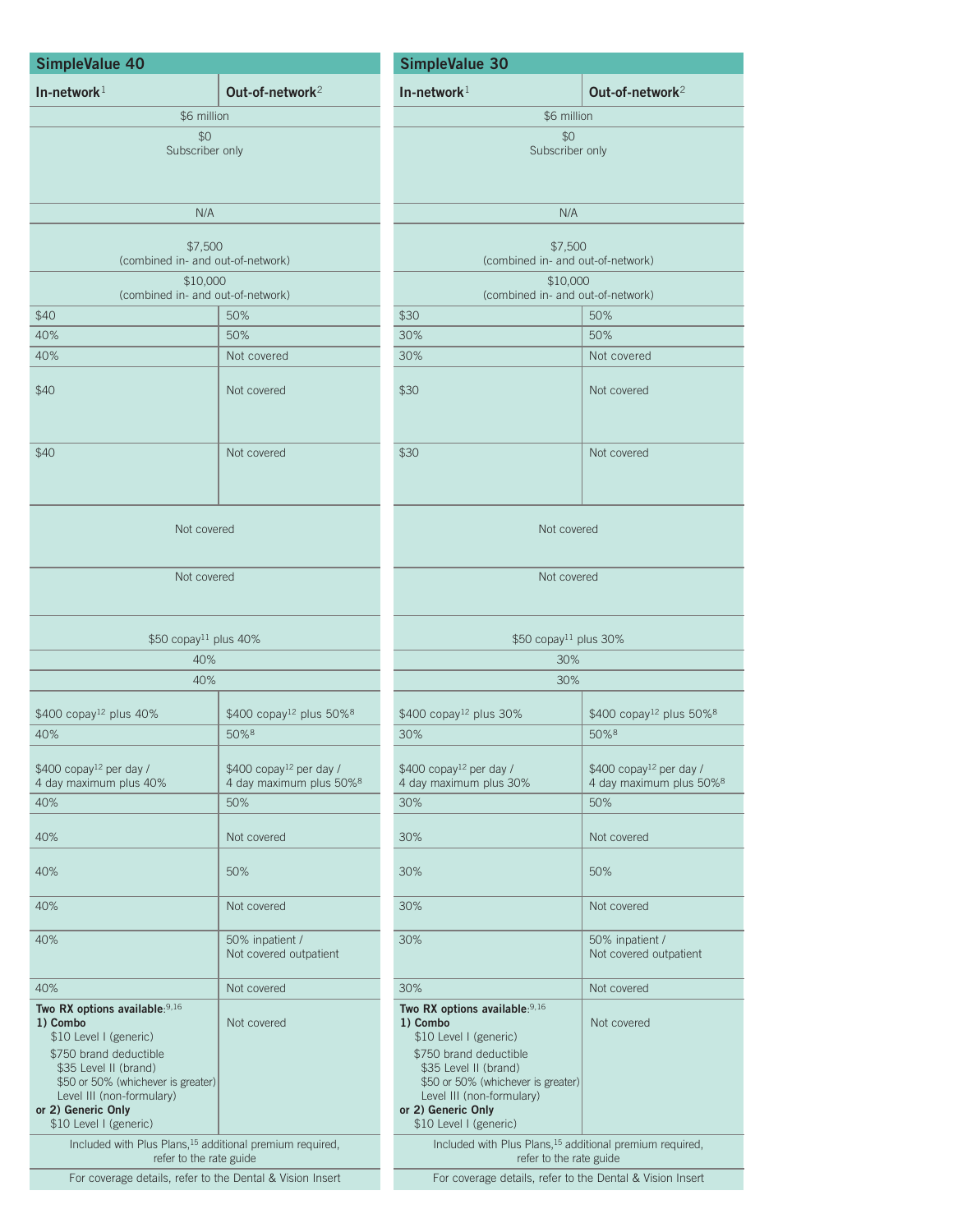| <b>FirstChoice PPO</b>                                                               |                                                                                 |  |
|--------------------------------------------------------------------------------------|---------------------------------------------------------------------------------|--|
| In-network $1$                                                                       | $Q$ ut-of-network <sup>2</sup>                                                  |  |
|                                                                                      | \$6 million                                                                     |  |
|                                                                                      | \$3,000, 2 per family                                                           |  |
|                                                                                      |                                                                                 |  |
|                                                                                      |                                                                                 |  |
| \$500                                                                                | N/A                                                                             |  |
|                                                                                      |                                                                                 |  |
|                                                                                      | \$3,750 / 2 per family combined in- and out-of-network<br>(includes deductible) |  |
| \$10,000 / 2 per family combined in- and out-of-network                              |                                                                                 |  |
| (includes deductible)<br>50%                                                         |                                                                                 |  |
| 30%<br>30%                                                                           | 50%                                                                             |  |
| \$20 copay plus 30%                                                                  | Not covered                                                                     |  |
|                                                                                      |                                                                                 |  |
| \$20 copay plus 30%                                                                  | Not covered                                                                     |  |
|                                                                                      |                                                                                 |  |
| \$20 copay plus 30%                                                                  | Not covered                                                                     |  |
|                                                                                      |                                                                                 |  |
|                                                                                      |                                                                                 |  |
|                                                                                      | Not covered                                                                     |  |
|                                                                                      |                                                                                 |  |
|                                                                                      | Not covered                                                                     |  |
|                                                                                      |                                                                                 |  |
|                                                                                      |                                                                                 |  |
|                                                                                      | \$80 copay <sup>11</sup> plus 30%                                               |  |
|                                                                                      | \$40 copay <sup>11</sup> plus 30%                                               |  |
|                                                                                      | 30%                                                                             |  |
| \$250 copay <sup>12</sup> plus 30%                                                   | \$250 copay <sup>12</sup> plus 50% <sup>8</sup>                                 |  |
| 30%                                                                                  | 50%8                                                                            |  |
| \$250 per admission copay <sup>12</sup>                                              | \$250 per admission copay <sup>12</sup>                                         |  |
| plus 30%                                                                             | plus 50% <sup>8</sup>                                                           |  |
| 30%                                                                                  | 50%                                                                             |  |
| 30%                                                                                  | Not covered                                                                     |  |
|                                                                                      |                                                                                 |  |
| 30%                                                                                  | 50%                                                                             |  |
| Not covered                                                                          |                                                                                 |  |
| \$250 per admission copay plus                                                       | \$250 per admission copay plus                                                  |  |
| 30% inpatient /                                                                      | 50% inpatient /                                                                 |  |
| 30% outpatient<br>50%                                                                | Not covered outpatient                                                          |  |
|                                                                                      | Not covered                                                                     |  |
| \$15 Level I (generic)                                                               | Not covered                                                                     |  |
|                                                                                      |                                                                                 |  |
|                                                                                      |                                                                                 |  |
|                                                                                      |                                                                                 |  |
|                                                                                      |                                                                                 |  |
|                                                                                      | Included with Plus Plans, <sup>15</sup> additional premium required,            |  |
| refer to the rate guide<br>For coverage details, refer to the Dental & Vision Insert |                                                                                 |  |
|                                                                                      |                                                                                 |  |

#### **FOOTNOTES:**

#### 1 **Member pays the negotiated rate, which is the rate the participating or preferred provider has agreed to accept for providing a covered service.**

- <sup>2</sup> Percentage is a portion of the covered expense based on (C & R) Customary & Reasonable. You are also responsible for any charges in excess of the covered expense.
- <sup>3</sup> X-ray and laboratory procedures are not subject to the calendar year deductible when provided in relation to an annual physical exam and billed on the same claim. The member is responsible for the copayment and any charges in excess of the \$200 maximum payable per calendar year.
- <sup>4</sup> Mammograms are covered at the following intervals: One for ages 35-39, one every 24 months for ages 40–49, and one every year for age 50 and older.
- <sup>5</sup> Covered expenses incurred for non-severe mental illness and chemical dependency do not apply to the out-of-pocket maximum.
- <sup>6</sup> Non-severe mental illness inpatient maximum payable per day is \$300, benefit maximum is 30 days; if covered by the plan, outpatient non-severe mental illness is \$30 maximum payable per visit, 20 visits maximum per year.
- <sup>7</sup> Certain services require prior certification from Health Net. Without prior certification, benefit reduced by 50%.
- <sup>8</sup> Maximum Allowable charges are \$600 per day.

<sup>9</sup> If applicable, the prescription drug Brand calendar year deductible (per member), must be paid for prescription drug covered services before Health Net begins to pay. The pharmacy Brand deductible is per member and separate from the calendar year medical deductible, except for SimpleChoice HSA and SmartChoice HSA. Prescription drug covered expenses are the lesser of Health Net's contracted pharmacy rate or the pharmacy's usual and customary charge for covered prescription drugs. Prescription drug charges do not apply to your maximum out-of-pocket limit, except for SimpleChoice HSA and SmartChoice HSA.

The Recommended Drug List is a list of the prescription drugs that are covered by this plan. It is prepared by Health Net and given to member physicians and participating pharmacies. Some drugs require prior authorization from Health Net. Also, if your condition requires the use of a drug that is not in the Recommended Drug List, your physician may request the drug through the prior authorization process. Urgent prior authorization requests are handled within 72 hours. For a copy of the Recommended Drug List, call the Customer Contact Center at the number listed on your Health Net ID card or visit our web site at www.healthnet.com.

- <sup>10</sup> FirstChoice PPO gives you First Dollar coverage for the first \$500 of covered expenses per person per calendar year before you pay any copayments, coinsurance or deductibles. Once this \$500 is met, coverage is reimbursed for in-network providers at 70% of covered expenses after you meet your annual deductible. The First Dollar benefit does not apply to prescription drug benefits.
- <sup>11</sup> The emergency room and urgent care copay are waived if admitted to the hospital for an emergency. If applicable, the calendar year deductible applies to emergency room/urgent care visits. The emergency room and urgent care copay are per visit and apply to the out-of-pocket maximum. For SmartChoice HSA and FirstChoice PPO the emergency room and urgent care copay continue to apply once the out-of-pocket maximum is met.
- <sup>12</sup> The inpatient/outpatient copay applies to the out-of-pocket maximum. For the SmartChoice HSA and FirstChoice PPO the inpatient/outpatient copay continues to apply once the out-of-pocket maximum is met.
- 13 Dental benefits underwritten by Health Net Life Insurance Company and administered by SafeGuard Health Plans, Inc.
- <sup>14</sup> Vision benefits underwritten by Health Net Life Insurance Company and administered by EyeMed Vision Plan, LLC.
- <sup>15</sup> A Health Net "Plus" plan is a Health Net medical coverage plan with Health Net Dental & Vision coverage included. The "Plus" indicates the addition of the optional coverage.
- <sup>16</sup> For the SimpleValue Plans, there are two prescription drug options to choose from: Generic Only or Combo. Please see the Individual and Family Rate Guide for premium information.